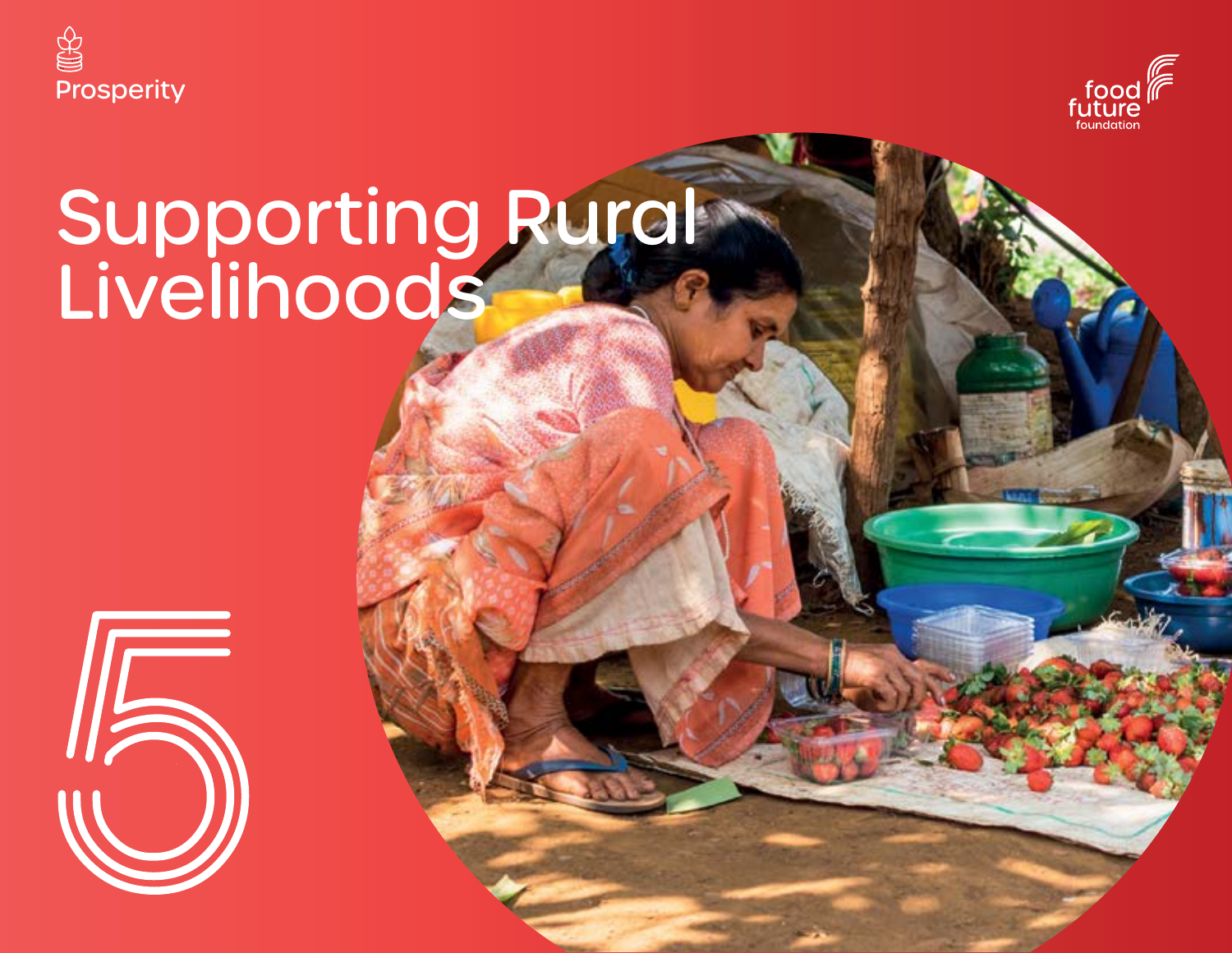

### imary processing towards enhancing rural incomes d reducing waste.

lal commodities, nango, papaya,  $\frac{1}{2}$  rice and has the India currently t (only around 2% % of meat, 23% of

Action Area

marine and 35% of milk).

In terms of India's exports as well, share of raw commodities  $\bigcirc$ is higher than processed goods. Processed foods only constitute 16% of India's agriculture exports; in comparison, 25% of US exports and 49% of Chinese exports are value-added. Reasons for low value-addition include relative lack of private sector investment and adequate incentives. Improved infrastructure can also in some instances help with value-addition.

| <b>Total value of</b><br>India's exports,<br><b>USD bn</b> | <b>India Share of</b><br>market % | <b>India</b><br><b>Ranking</b> | <b>World</b><br><b>leader</b> | <b>World leaders</b><br>share of market |
|------------------------------------------------------------|-----------------------------------|--------------------------------|-------------------------------|-----------------------------------------|
|                                                            |                                   | 18                             | China                         | 15.6                                    |
| 4.4                                                        | 4.6                               | 6                              | China                         | 14.6                                    |
|                                                            | 1.6                               | 10                             | <b>USA</b>                    |                                         |
|                                                            |                                   | 35                             | <b>New</b><br>Zealand         | 14.3                                    |
|                                                            |                                   | 61                             | <b>Brazil</b>                 |                                         |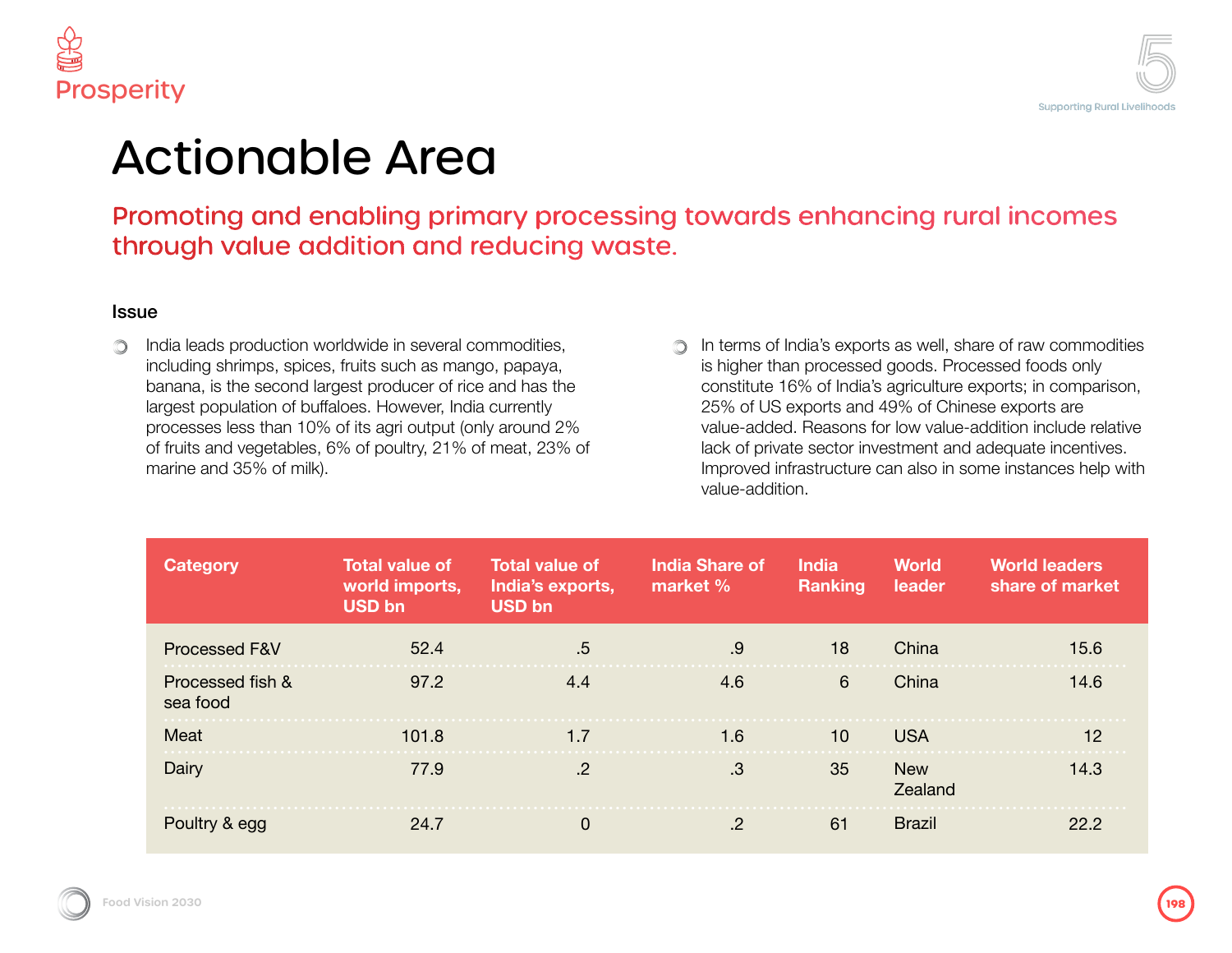

- During the 5 years ending 2018-19, the food processing sector has been growing at an Average Annual Growth Rate (AAGR) of around 10.00% at 2011-12 Prices. The food processing sector has also emerged as an important segment of the Indian economy regarding its contribution to GDP, employment, and investment.
- India's agriculture exports at USD 38.7 billion in 2019, a ∩ mere 7% of India's production, have stagnated over the last 5 years, with processing having only ~15% share. Despite a strong starting position, India, with a market share of 2.5%, ranks 13th globally, lagging several countries such as the Netherlands, Belgium, and Italy, not just in exports but also in export realisation.
- To scale up India's food processing basket, there is a need to strengthen primary processing at the farm level, including sorting/grading, packaging, drying, etc., while focusing on higher levels of value-addition is also required.
- While primary processing offers lower value-addition than ∩ secondary processing, which includes processing high-value items, viz fruits, and vegetables, dairy, bakery, chocolates, etc., it is crucial to enable distributed primary processing towards building upscale for higher-value processing.

### Government Initiatives

- The Government has undertaken several initiatives towards scaling up food processing in general and focusing on primary processing, in particular, to enable better sourcing opportunities for processing, the reforms announced under the Prime Minister's Aatma Nirbhar Bharat stimulus package have indeed been gamechangers.
- The Agricultural Produce Market Committee (APMC) Act has been amended towards promoting barrier-free trade in agricultural produce. It will help farmers gain a better price for their produce by opening up more choices and reducing marketing costs. The freedom of inter-state trade will expand the market available to the farmers, which in turn will help them have better prices.
- During the period of the Covid-19 lockdown, several  $\bigcirc$ innovative direct procurement models were witnessed, wherein several large food processing companies stepped in to procure directly from farmers and Farmer producer organisation (FPOs), allowing a win-win situation for both parties.
- In line with the demonstrative success of these procurement models, the government has facilitated legalised engagement of farmers with processors, aggregators, wholesalers, large retailers, exporters. This will give great impetus to bulk buyers to invest in extension services to the farmers to improve productivity and return. The amendment to Essential Commodities Act is expected to encourage private investment into cold storage. It is also expected to grow the modernisation of the food supply chain, which in turn will help reduce food wastages.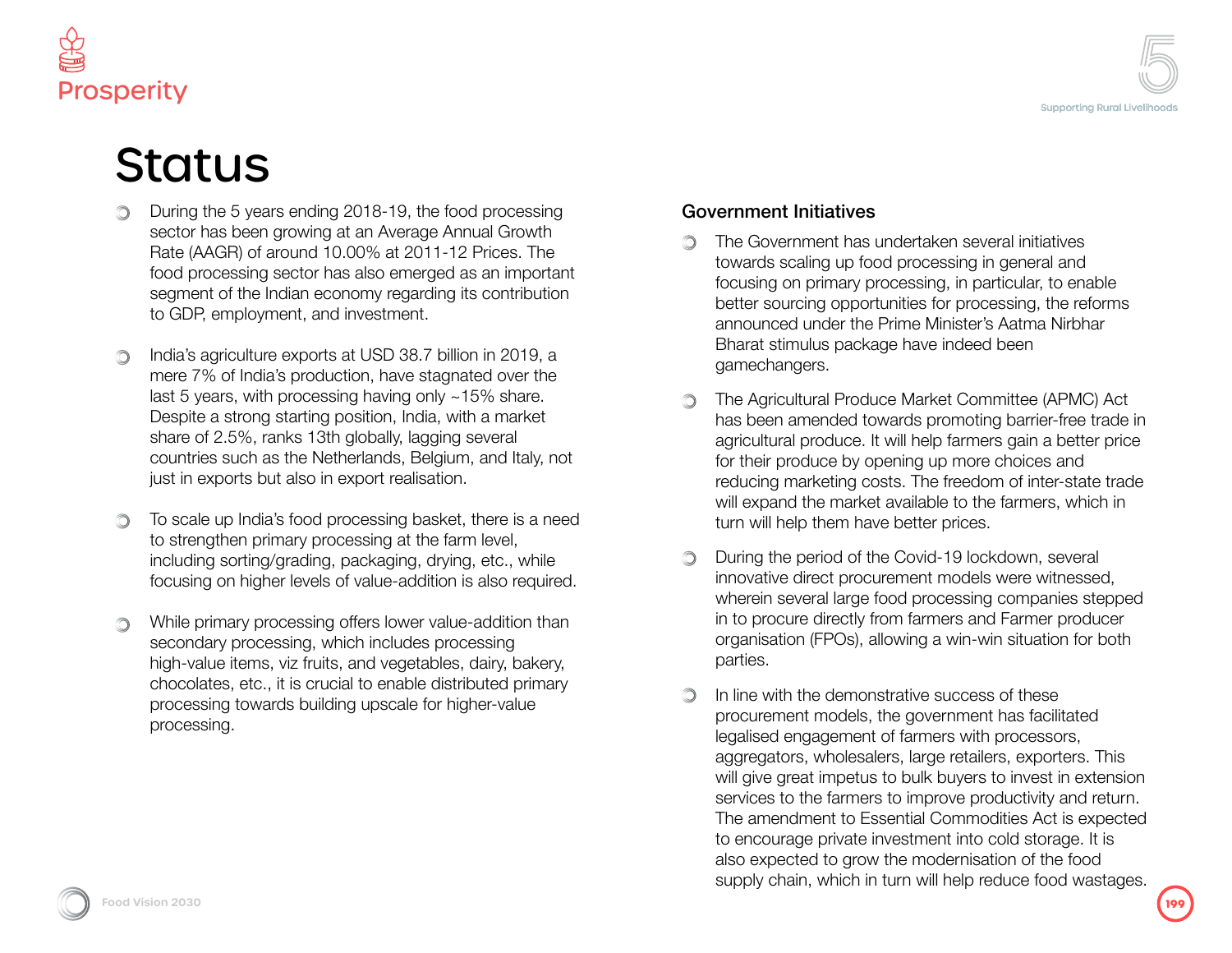

- Moreover, to offset the challenge of small landholdings, there has been a dedicated focus on building farmer aggregation through the Farmer Producer Organisation (FPO) model. The FPO model allows farmers to leverage economies of scale towards better prices of inputs and technology, easier access to finance, and also allows them better control on prices and stronger market access of processed as wellas fresh produce.
- Several schemes have been launched towards Incentivising primary processing infrastructure. These include -

a. PM Formalisation of Micro food processing Enterprises Scheme (PMFME): The scheme has been launched for providing financial, technical and business support for upgradation of existing micro food processing enterprises. This will not only reduce wastages by enabling food processing at the grassroot level, but also improve farmer income levels.

b. Creation/ Expansion of Food Processing/ Preservation Capacities (Unit Scheme): The schemeaims to increase the level of processing and value addition, leading to a reduction in wastage. The setting up of new units and modernisation/ expansion of existing units are covered under the scheme. As of February 2021, 145 projects were approved under this scheme.

c. Production Linked Incentive Scheme for Food Processing Industry (PLISFPI): The scheme has been launched with the objective to support the creation of global food manufacturing champions; promote Indian brands of food products; increase employment opportunities for off-farm jobs, ensure remunerative prices for farm produce and higher income to farmers. The key components of the scheme include

- Incentivising production of four major food product segments viz. Ready to Cook/ Ready to Eat (RTC/ RTE) including millet-based foods, processed fruits &vegetables, marine products &Mozzarella cheese.

- Incentivising innovative/organic products of SMEs across all the above four food product segments, including free-range- eggs, poultry meat & egg products.

- Support for branding and marketing abroad to incentivise the emergence of strong Indian brands.

d. Operation Greens: Under the scheme, the MoFPI provides financial support on transportation of eligible crops (horticulture) from surplus production clusters to consumption centres; and/or hiring of appropriate storage facilities for eligible crops.

e. Agro Processing Cluster scheme: The scheme aims to enable a cluster approach-based development of modern infrastructure and common facilities to encourage a group of entrepreneurs to set up food processing units. As of March 2021, 56 projects have been approved under the scheme.

f. Agri Infrastructure Fund: The scheme will provide a medium to long-term debt financing facility for investment in viable projects for post-harvest management infrastructure and community farming assets through interest subvention and financial support.

# Vision 2030



Increase share of processed products in India's export basket from 15% in 2019 to 30% by 2030.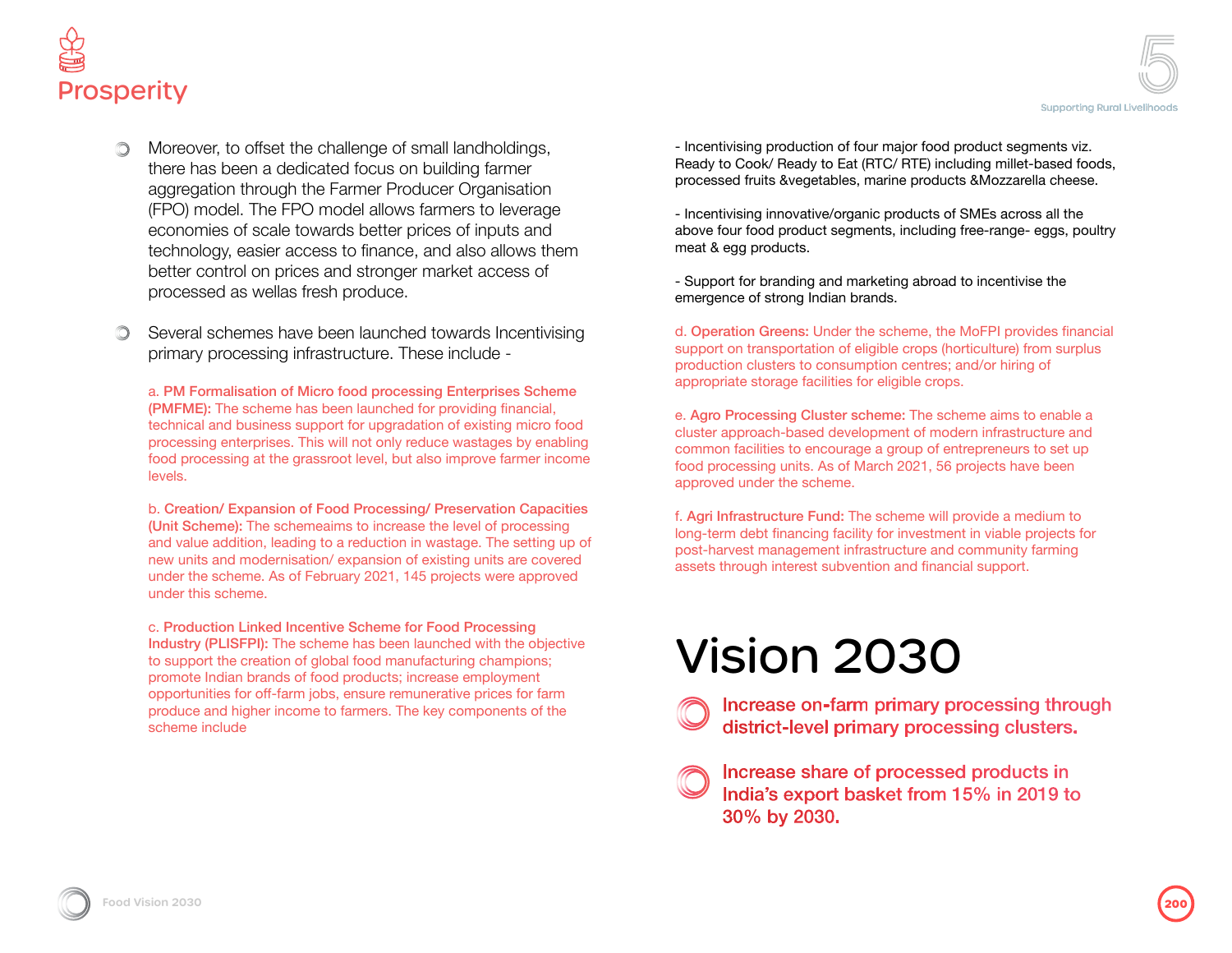

## Pathways



Predominantly processed food is regulated by FSSAI, while there is no regulation for fresh produce. To enable the shift from primary production to primary processing, it is crucial to educate farmer groups and entrepreneurs on FSSAI regulations on pesticide, contaminants, toxins, labelling, etc., to ensure a smooth transition as they get integrated into larger supply chains. Additionally, in terms of market access, primary produce that meets safety standards will receive a higher market price, thus impacting rural incomes.

In the case of agri produce, produce wasted is equivalent to income loss. Thus, it is key to reduce post-harvest wastage levels towards improving rural incomes. Proper post-harvest protocol training, including time/technique of harvest, sorting/grading, pre-cooling, packing, etc., extends the shelf life of perishables and is crucial for reducing wastage and income loss. Such commodity-specific training should be disseminated on a large scale. While the partnership of industry and academia can be leveraged to develop commodity and region-specific protocols, KVKs can be leveraged for dissemination.

While there are Business incubation units for developing primary processing technologies at the national and state levels, the challenge remains to disseminate the access of information amongst farmers. Krishi Vigyan Kendras should thus be leveraged to develop an awareness of technologies and innovative products developed by several food processing training institutes and innovative solutions developed by start-ups for their greater adoption by farmers and micro-entrepreneurs through learning missions product showcases.

Increase awareness about government schemes to support investments into primary processing by connecting all KVKs on a digital platform for better dissemination of information.

Create small videos on schemes available for primary processing infrastructure and disseminate them in regional languages.